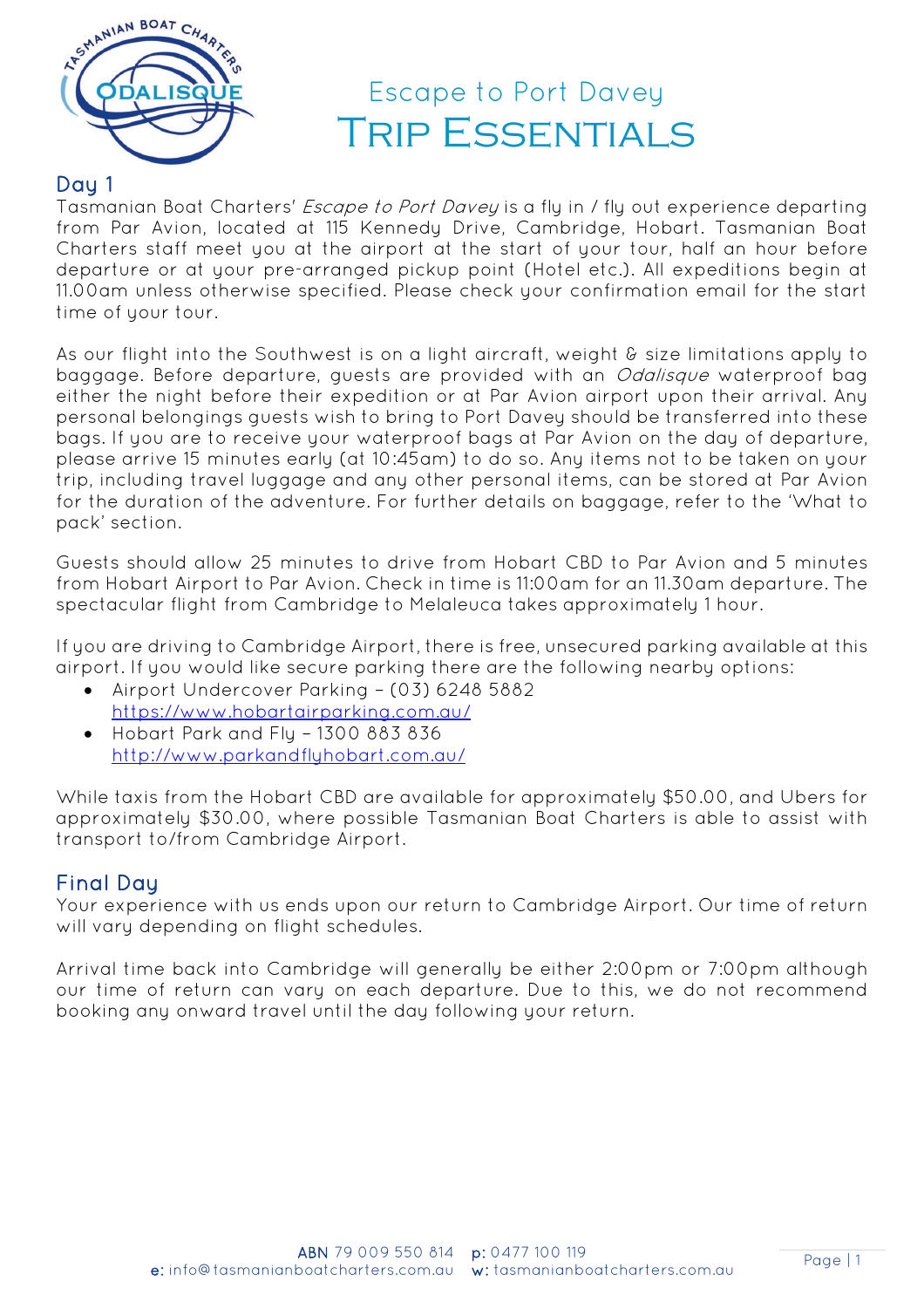

# Escape to Port Davey includes:

• Return scenic flights

From Cambridge Airport to Melaleuca, Bathurst Harbour.

• Accommodation aboard Odalisque

Our expedition cruise vessel is designed for your comfort and safety. It has been purpose built by Tasmanian owner and operator Pieter van der Woude particularly for this Southwest experience. Demonstrating small group touring at its best, the *Odalisque* has three private cabins, a comfortable entertaining and dining area, and a spacious outside deck.

• Skipper

Our capable and experienced team of local skippers can't wait to welcome you on board Odalisque to show you around the South West. Pieter van der Woude, who is also the owner of the business, will be your host on the majority of our cruises. His lifetime of experience and passion for Tasmanian waters / marine life makes him the perfect person to guide you through the remote Tasmanian Wilderness and Southern Ocean coastline.

• Expert Guide

Expert guides, with an intimate knowledge of the area, will be your personal, walking encyclopaedias throughout your time with us. We will pair you with a guide whose areas of expertise match your personal interests.

• Chef

Guest chefs provide top-notch, modern Tasmanian fare. Chefs are borrowed from some of Hobart's best restaurants. You can expect meals as inspiring as the landscapes in which we dine.

• All meals

Breakfast, lunch, dinner and all snacks are provided for you by our onboard chef. Please let us know of any dietary requirements in advance.

• Beverages

A fantastic selection of Tasmanian wine & beer is included in your package. Nonalcoholic drinks are freely available.

Wet weather gear & other handy items

The Odalisque is stocked with lots of useful items including wet weather ponchos that are ideal to be worn when in the tender vessel. See the 'What to pack' section for full details of our supplies and what you should bring.

## • Odalisque waterproof bags

Provided either at your accommodation the night before, or at Cambridge Airport for transportation of your personal luggage during your expedition. See the 'What to pack' section for further details.

• National Park entrance fees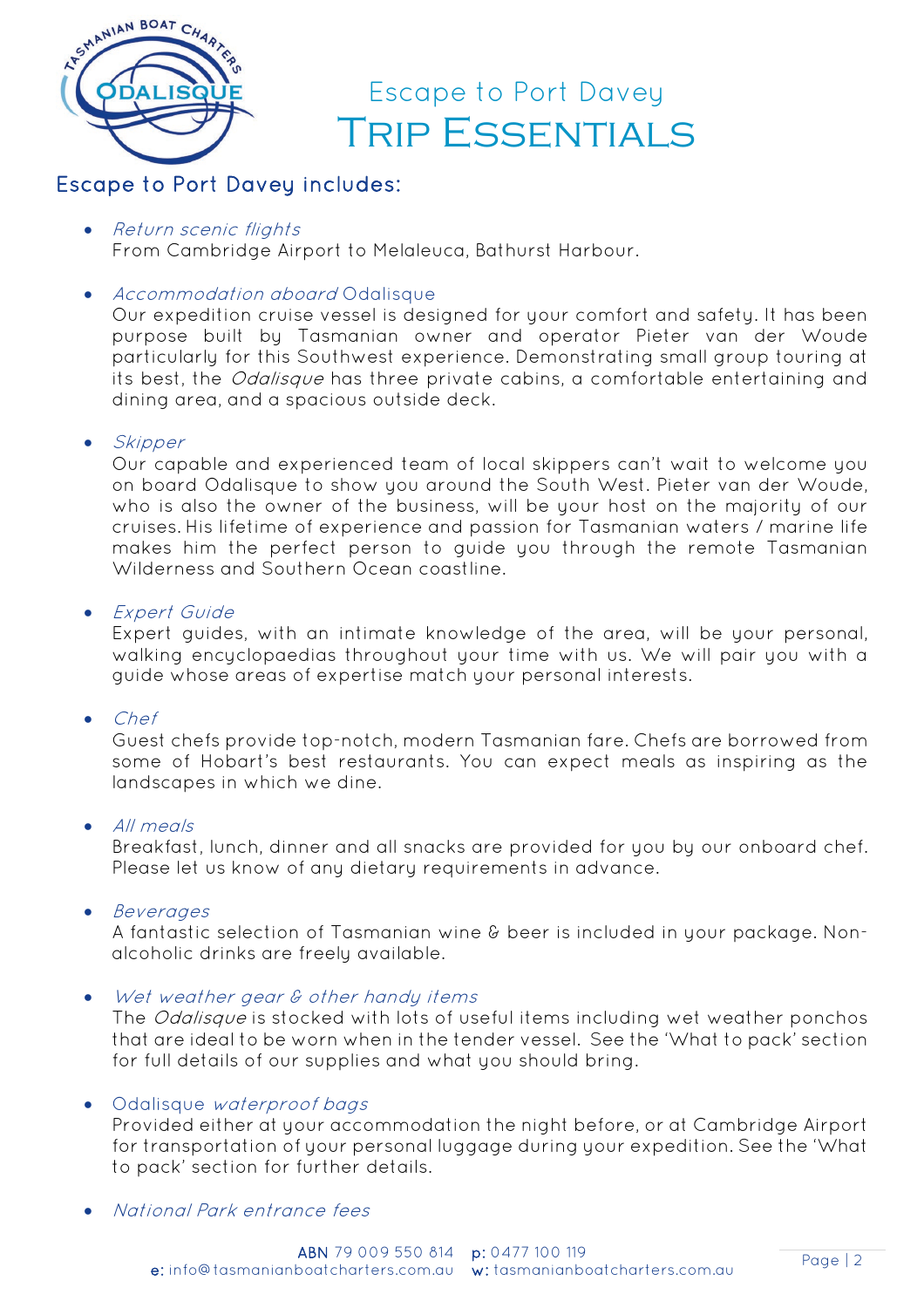

### Additional charges

There are some activities or items during your trip which will incur additional charges. These include:

- Fuel surcharges for cruises which take the *Odalisque* beyond Port Davey and into the Southern Ocean, including trips to Maatsuyker Island, Mainwaring Inlet & The Shank. These side trips are subject to a \$250 / hour fuel levy, to be shared between all guests.
- Emergency evacuation or emergency search charges.

Any additional charges incurred while on a charter can be paid for upon your return to Hobart.

# **Itinerary**

Our itineraries are as changing as the weather in this remote & wild country. Quite often, we will plan each day's activities with our guests over dinner the night before. Our guide & skipper will put together a daily itinerary based on your own interests, whether that be hiking, beachcombing, bird spotting, sightseeing from the jet boat or simply relaxing aboard the Odalisque.

To give you an idea of how you might spend your days with us in the southwest, we have put together an example itinerary. Please note, this is a sample itinerary only—what you do on your trip may vary.

### [Sample Itinerary](http://tasmanianboatcharters.com.au/port-davey-sample-itinerary/)

http://tasmanianboatcharters.com.au/port-davey-sample-itinerary/

## **Weather**

The dynamic weather is one of the many attractions of this unique World Heritage Area wilderness. Daytime summer temperatures can range from 10°C to 35°C and at least one day of rain or drizzle is to be expected. Evening temperatures regularly drop below 10°C. Take a look out our 'What to pack' section for suggestions as to what you might need to be comfortable in any weather.

## Deposit & Final Payment

A 20% non-refundable deposit is required to confirm your booking. No bookings will be guaranteed until a deposit has been received and availability on dates requested has been confirmed by us. Final balance of payment is due 60 days prior to departure. If a booking is made 60 days or less from the date of charter, full payment is due at the time of the booking.

Payment is available by Bank Transfer or Credit Card. We accept Visa, Mastercard & Amex. There is a credit card surcharge of 1.55% for all credit card payments for our charters.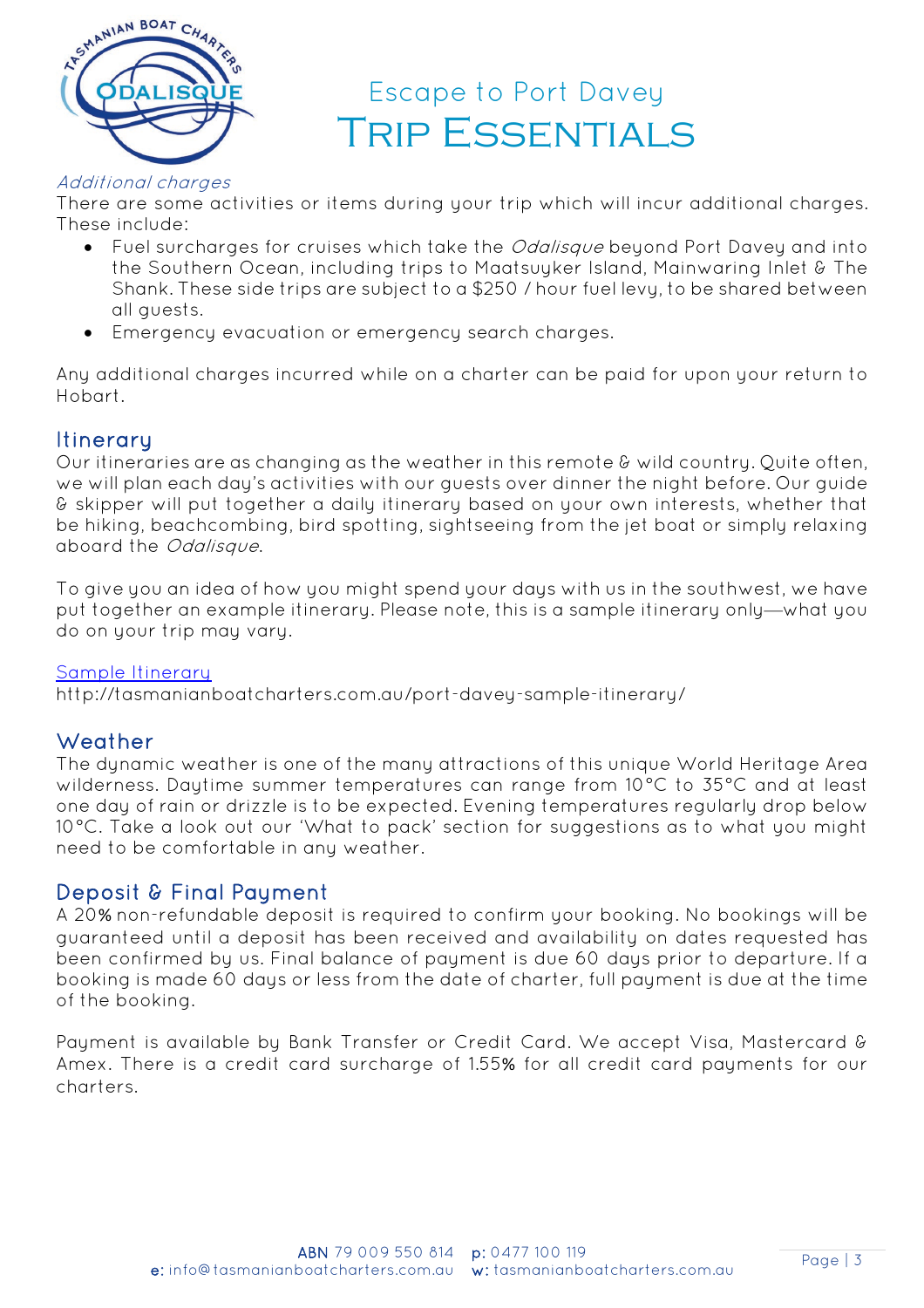

### Cancellation Policy Cancellation by Guest

- If your booking is cancelled less than 60 days prior to departure Tasmanian Boat Charters shall retain the full charter fee paid.
- If a booking is cancelled more than 60 days prior to departure the deposit paid is non-refundable but transferable to another charter date within 18 months of original dates.
- The date of cancellation is the date Tasmanian Boat Charters receives written notice of cancellation.
- Cancellation also applies if guests fail to show at the arranged venue for departure. Tasmanian Boat Charters will retain the full charter fee paid.
- No refund will be paid if guests choose, for whatever reason, to leave the charter after it has commenced.

## Cancellation by Tasmanian Boat Charters

Tasmanian Boat Charters reserves the right to cancel any trip due to weather conditions, insufficient numbers or other circumstances outside of its control. In such a case, guests will be given a choice of

- Transferring payments towards another trip date
- Receiving a full refund including deposit and payments paid to Tasmanian Boat Charters.

Please note that we will not be liable for any flight or insurance costs guests may have incurred and therefore we strongly recommend travel insurance be taken out.

Tasmanian Boat Charters reserves the right to cancel any trip with insufficient numbers up to 60 days prior to departure. All trips are guaranteed to depart once a minimum of 4 guests are confirmed. No trip will be cancelled for insufficient numbers inside 60 days and every effort will be made to consolidate numbers so that the booked trip will successfully depart. All trips with a minimum of 2 international guests are guaranteed to depart.

# Delays & Changes to Scheduled Flight Departure Times

On the Escape to Port Davey cruise expedition, our access to the Southwest wilderness area is by light aircraft. These planes cannot operate in extremes of weather or poor visibility. Whilst it is unusual, changes to scheduled flight departure times can occur on both inward and outward flights. Due to this we highly recommend that guests do not arrange onward travel for at least 24 hours after the trip's scheduled finish time.

Tasmanian Boat Charters will not be responsible for any expenses incurred for flight delays that our out of our control, including those caused by weather. We highly recommend that you purchase travel tickets that can be rebooked and obtain travel insurance to cover any expenses associated with such delays.

## Delayed departure

Delays of several hours to flight departure times due to weather are not unexpected. This is the nature of travelling to such a remote area.

Where weather delays a departure by 12 hours or more, guests will be given the option of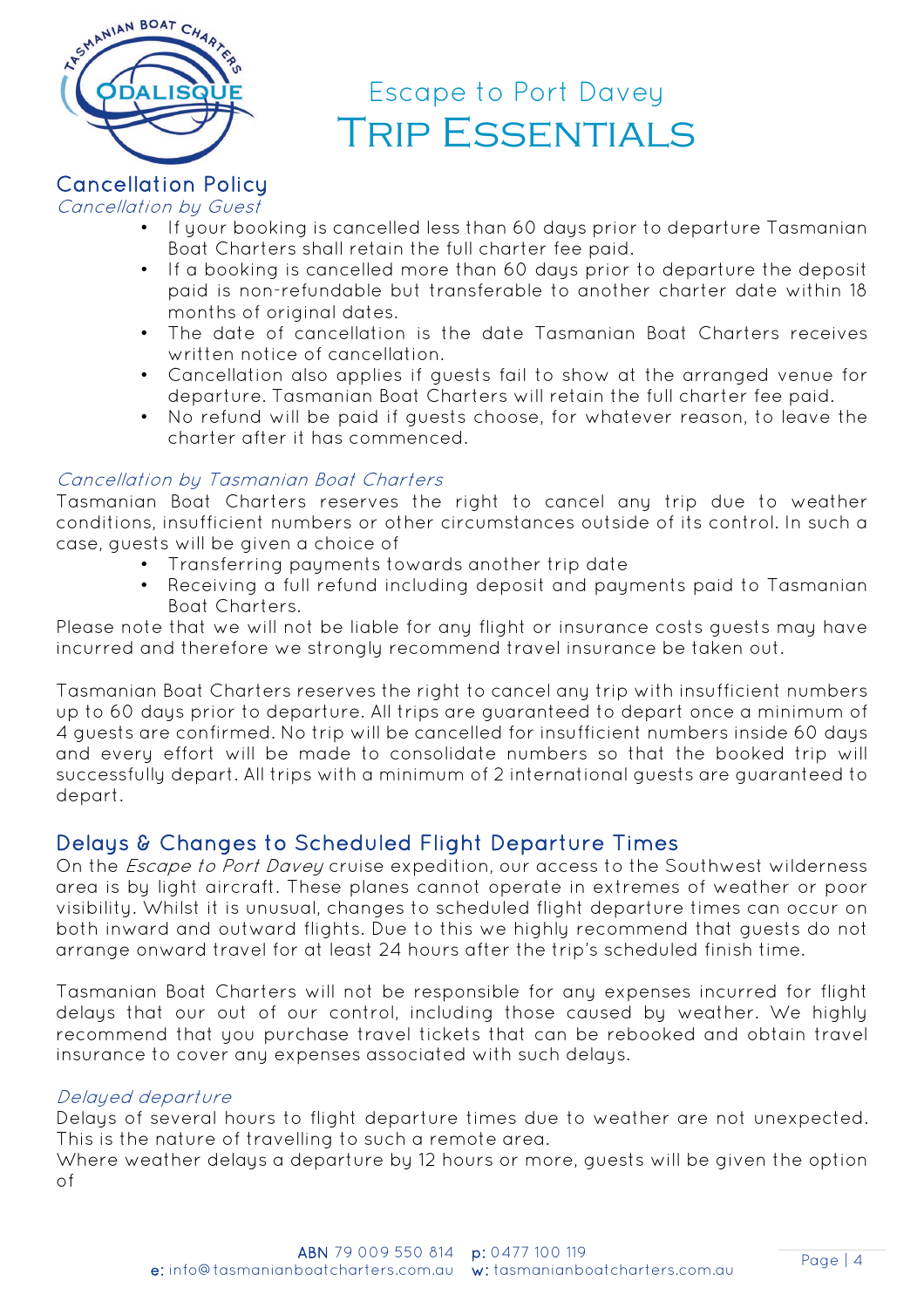

a) Extending trip end date to keep original duration

In the eventuality of a delayed departure, Tasmanian Boat Charters will endeavour to provide a complete itinerary where circumstances allow. This includes extending the trip end date & time so that the trip is of the same, or similar, duration. This does however require guests to have flexibility in their own schedule to allow for such an extension. As such, Tasmanian Boat Charters recommends that guests do not arrange onward travel for at least 24 hours after the trip's scheduled finish time.

b) A shortened trip at a reduced rate

Should the initial departure date be cancelled, guests may have the option to start a shortened version of their original trip at a later date. In most cases, weather allowing, this will generally be the day after the original intended departure date.

In this case, guests will be compensated for the shortened duration of the trip. A refund will be calculated based on a per day rate less 25% and offered for each 24-hour period the trip duration has been shortened by. The day rate is calculated by dividing the expedition's total cost by the by the total duration in days.

c) Transferring payments to another available trip date

### Delayed return

Variation in scheduled flight departure times by several hours are not unexpected. This includes situations where a flight time is brought forward to account for expected inclement weather at the original scheduled flight time.

If the weather does not permit travel out of Port Davey on the scheduled trip end date and guests are required to stay an extra night(s) aboard Odalisque, guests will be charged a per day rate at a 25% discount. The day rate is calculated by dividing the expedition's total cost by the total duration in days.

We will request details of any onward flights or accommodation upon your return to Hobart, so that in the case of any delays, alternative arrangements can be made on your behalf.

Safety & Medications<br>The remote nature of this trip is part of what makes it a great adventure, but it also means that we need to very careful that everyone is prepared for the unforeseen. If you are taking any medications please be sure to let Tasmanian Boat Charters staff know and to include an extra supply. It is also important that you let us know if you have any pre-existing medical conditions or injuries. Our supplies of non-prescription medications are limited. If this is a concern, feel free to bring your own.

Our skipper and all our guides hold either a wilderness or marine first aid qualification. An extensive first aid kit, satellite communication, location beacon, marine radio and flare kits are always carried.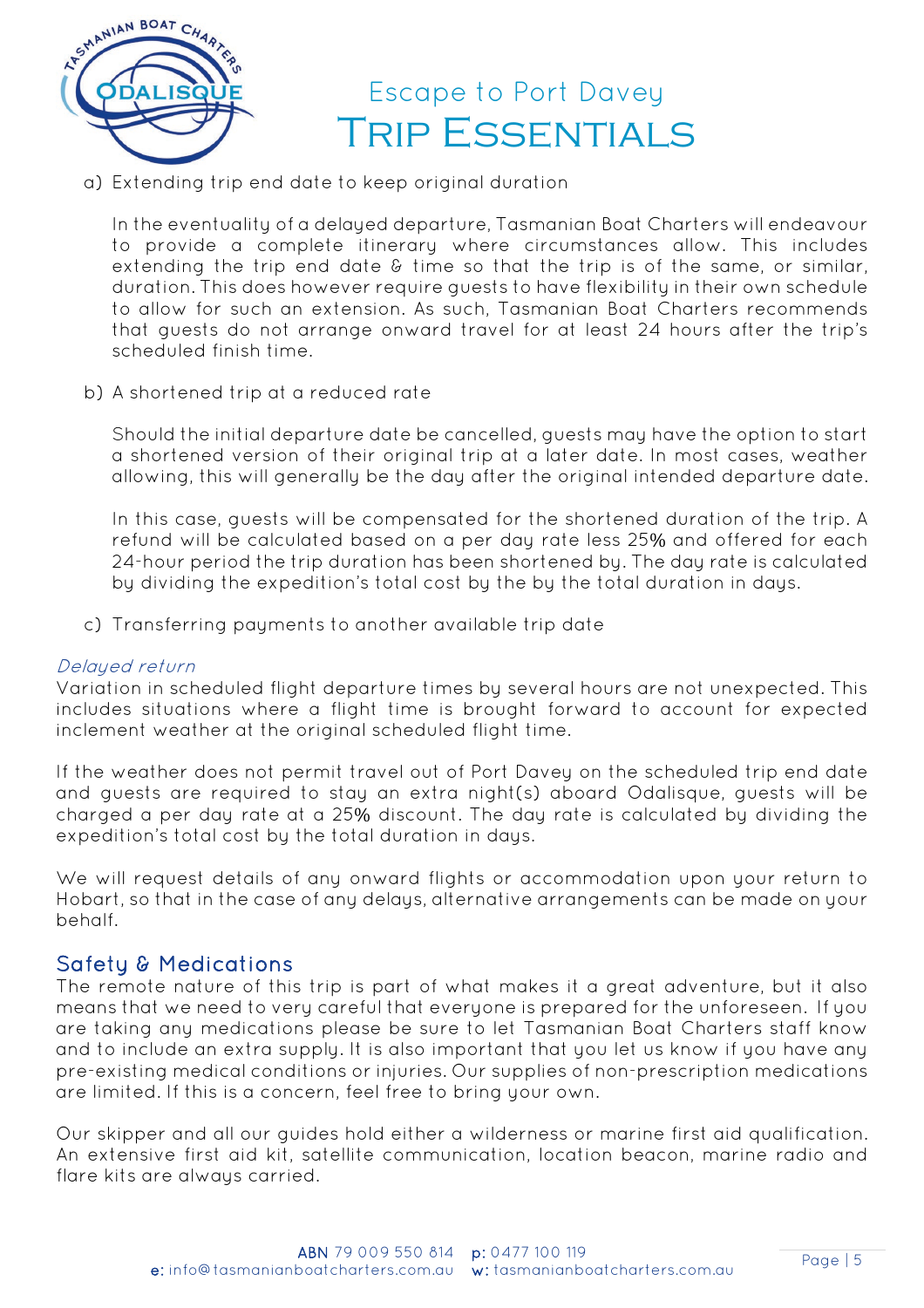

# Power & Phones

There is no mobile phone coverage in the area where we will be travelling. We see this as an opportunity for complete escape from the hustle and bustle of day-to-day life.

However, we do understand that in some special situations you may need some communication with the outside world. In these circumstances, it is possible to send and receive text messages and to receive calls only via our satellite phone. Please ask the skipper to use the phone if necessary.

In case of emergency, family and friends can make contact with guests via the Tasmanian Boat Charters' phone: 0477 100 119. This phone is tended by Hobart staff, who will then pass on the message to staff in Port Davey.

Power is available on board to charge up any devices.

Age of Guests<br>The minimum age of guests for any overnight charters into Port Davey is 8 years. The parent / guardian is to take full responsibility for the child. In the case where the whole vessel is chartered by a single group of people, the age limit does not apply.

Disability access<br>There is no disability access aboard the *Odalisque*.

What to pack<br>Due to space and weight limitations in the aircraft, guests are limited to 12kg of personal luggage only. This luggage will need to fit in a soft waterproof canvas bag provided to you by Tasmanian Boat Charters. The bag is approximately 48cm long with a diameter of 34cm and a capacity of 45L.

We will make every effort to provide you with this bag the night before your trip starts, so that you can pack at your leisure. Alternatively, there is time and space available to transfer your belongings into this bag at the airport at the start of your trip. Any of your belongings not travelling with you to Port Davey can be left with Tasmanian Boat Charters for safekeeping for the duration of your trip.

Some essential items. Please note, this is not an exhaustive list

- Lightweight and sturdy hiking boots (note: some tracks are muddy, rutted and overgrown)
- Shoes suitable for beach landings in tender.
- Dry & clean footwear for wearing aboard *Odalisque* (something that's comfortable and easy to get on & off e.g. Sneakers or 'boat shoes')
- Hat & Sunglasses
- Warm polar fleece or down jacket & other warm layers
- Waterproof clothing
- Personal medications
- Comfortable clothes suitable for a range of activities from hiking to cruising in the tender – suitable for the range of weather conditions we'll be exposed to – from hot, sunny and still, to cold, windy and wet.